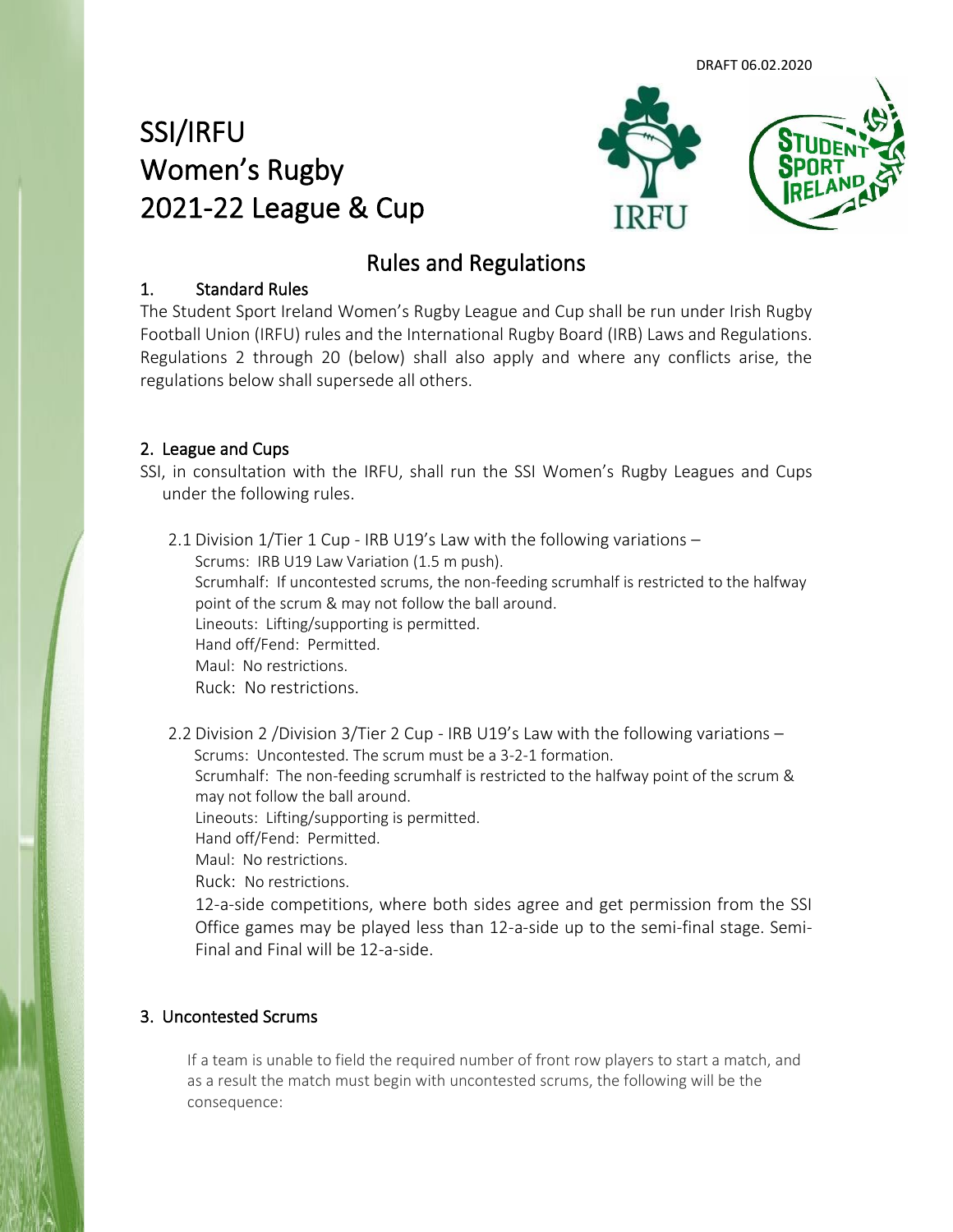- The team who are unable to field a full front row will be restricted to fielding 14 players only
- No point's restrictions shall apply.
- Both teams still have use of their substitutes in accordance with the laws of the game.

If a team begin a match with contested scrums and do nominate the required number of players capable of playing in front row positions, but after injuries and/or a red card /yellow given to front row players the captain of that team declares that he has no front row replacements, the match will continue with uncontested scrums and the following shall apply:

- The team who need to go to uncontested scrums cannot replace that front row player who is leaving the field thereby reducing their number by one.
- No point's restrictions shall apply.
- Both teams still have use of their substitutes in accordance with the laws of the game.

## 4. Equipment

Ball: Size 5 Boots/Studs: IRB Approved. Additional Items of Clothing: IRB Law 4 and Regulation 12.

## 5. No of Players Per Team and Substitutions

- 5.1. Division 1/Tier 1 Cup is run as a 15-a-side league from a panel of 22 players with rolling subs (Maximum 12 allowed).
- 5.2. Division 2(3)/Tier 2(3) Cup is run as a 12-a-side, with a panel of 20 players with rolling subs (Maximum 10 allowed)

## 6. Matches Duration

- 6.1. Where a match is played with 15 players the match shall be of 80 minutes duration (40x2).
- 6.2. Where a match is played with 12 players the match shall be of 60 minutes duration with (30x2)

## 7. Scoring

- 7.1. Four points will be awarded for a win
- 7.2. Two points will be awarded for a draw
- 7.3. No points for a loss
- 7.4. One bonus point will be awarded for a team scoring four tries or more or by losing a match by seven points or less
- 7.5. One point is deducted for any team that withdraws from a fixture.
- 7.6. Four points are awarded to the non-offending team for a walk over but no bonus point will be awarded.
- 7.7. Points difference will not be used in Women's Rugby Division 2 to decide the outcome of a group. If two teams finish level on points the score between the two sides will decide who tops the group. If that game was a draw a play-off game will decide top spot.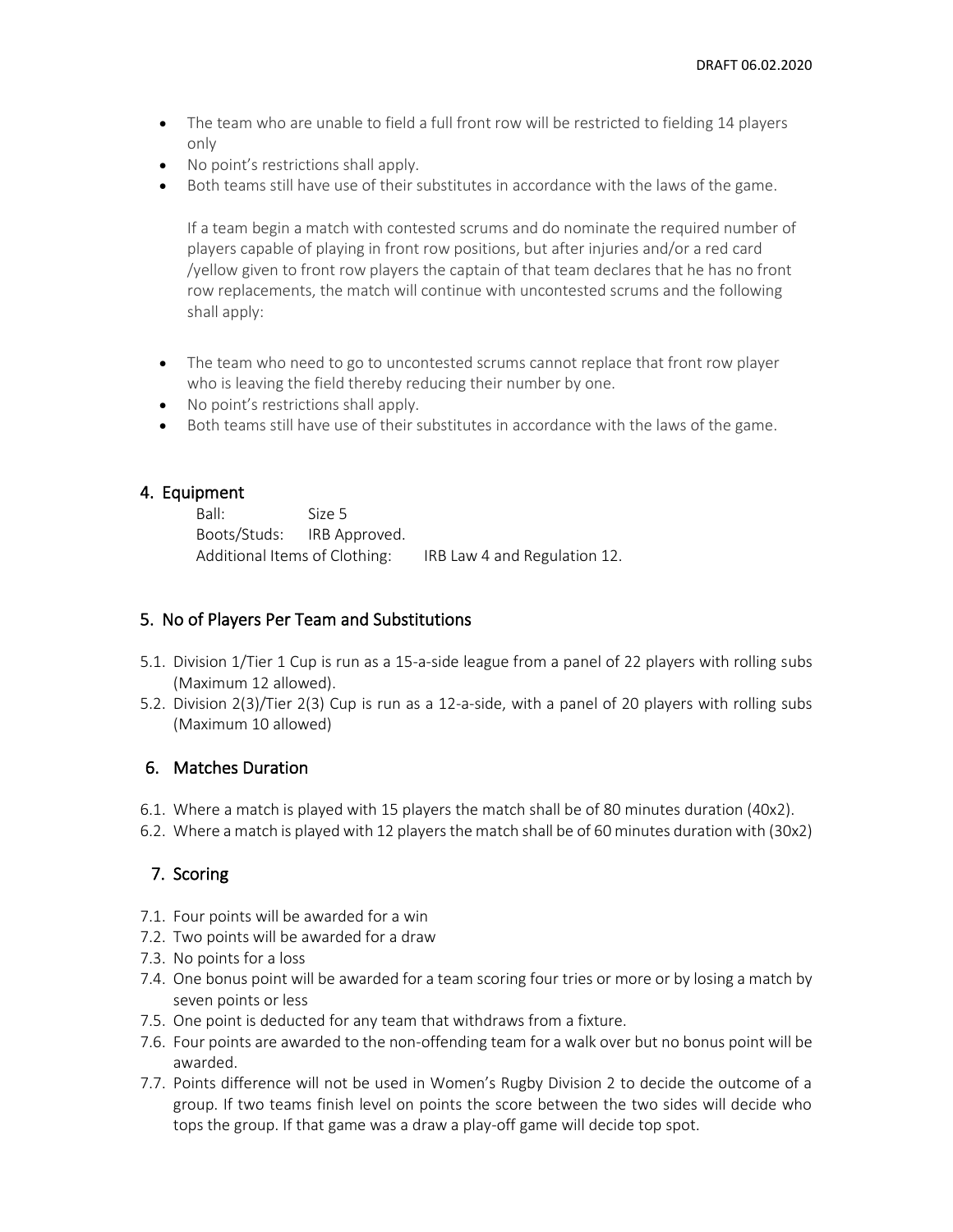## 8. Registration and Eligibility

- 8.1. Only teams from SSI affiliated colleges are eligible to participate in the SSI leagues. A list of SSI member colleges can be found on the SSI website a[t www.studentsport.ie](http://www.studentsport.ie/)
- 8.2. All registered players must satisfy SSI's Eligibility Criteria for Domestic Competitions and which are available for download from SSI's website at [www.studentsport.ie](http://www.studentsport.ie/)
- 8.3. All players must also be aware of and compliant with all rules and regulations of the IRFU.
- 8.4. A student must be fully registered and hold a valid student card for the institution with which they are internally registered. All players must carry their student card with them to all fixtures.
- 8.5. For league competitions once a player has been named on a first team for 3 or more games for the highest ranked team in their club they may not drop back to a team of lower rank.
- 8.6. For all senior cup competitions, a player may not play for another team in their club of lower standing once they have played for the highest (or second highest for clubs with three teams) ranked team in their club. A player is deemed to have played once they are named in the starting fifteen or are a used substitute in a cup match. Exception to this rule all specialist front row players (props and hooker) who come on as substitutes may continue to play for their clubs second team but once they are named as a starting player then they are cup tied to the highest ranked team.
- 8.7. For all senior cup competitions, a player can move to a team of higher rank in their club but cannot then move back to the lower ranked team for the next round of the competition.
- 8.8. The year of grace rule does not apply to SSI league.
- 8.9. A student must be 18 years or older to compete in Student Sport Ireland national third level sports competitions on the island of Ireland.
- 8.10. Four points will be deducted from a team found to have played an ineligible player during a group match.
- 8.11. The penalty for teams found to be playing an ineligible player during a knock out match whether it be the qualifiers, quarter- final, semi- finals or final will be the awarding of the match to the non-offending team.

#### 9. Fixtures Secretary

- 9.1. Each Team shall appoint a fixtures secretary whose role will include but not limited to:
	- 9.1.1. Act as primary contact between opposition teams and the SSI Office
	- 9.1.2. Booking of pitches
	- 9.1.3. Confirming all fixture dates, times and venue with opposition teams and SSI Office within designated time period (see below)
	- 9.1.4. Taking responsibility for correctly completing match cards and returning to SSI Office within 5 working days (see below)
	- 9.1.5. Maintaining contact with SSI Office throughout academic year.

#### 10. Appointment of Referees

10.1. The home team is responsible for arranging the appointment of a qualified referee from their Branch Referees Association. Each province will have its own guidelines for confirmation of referee appointments.

#### 11. Setting of Fixtures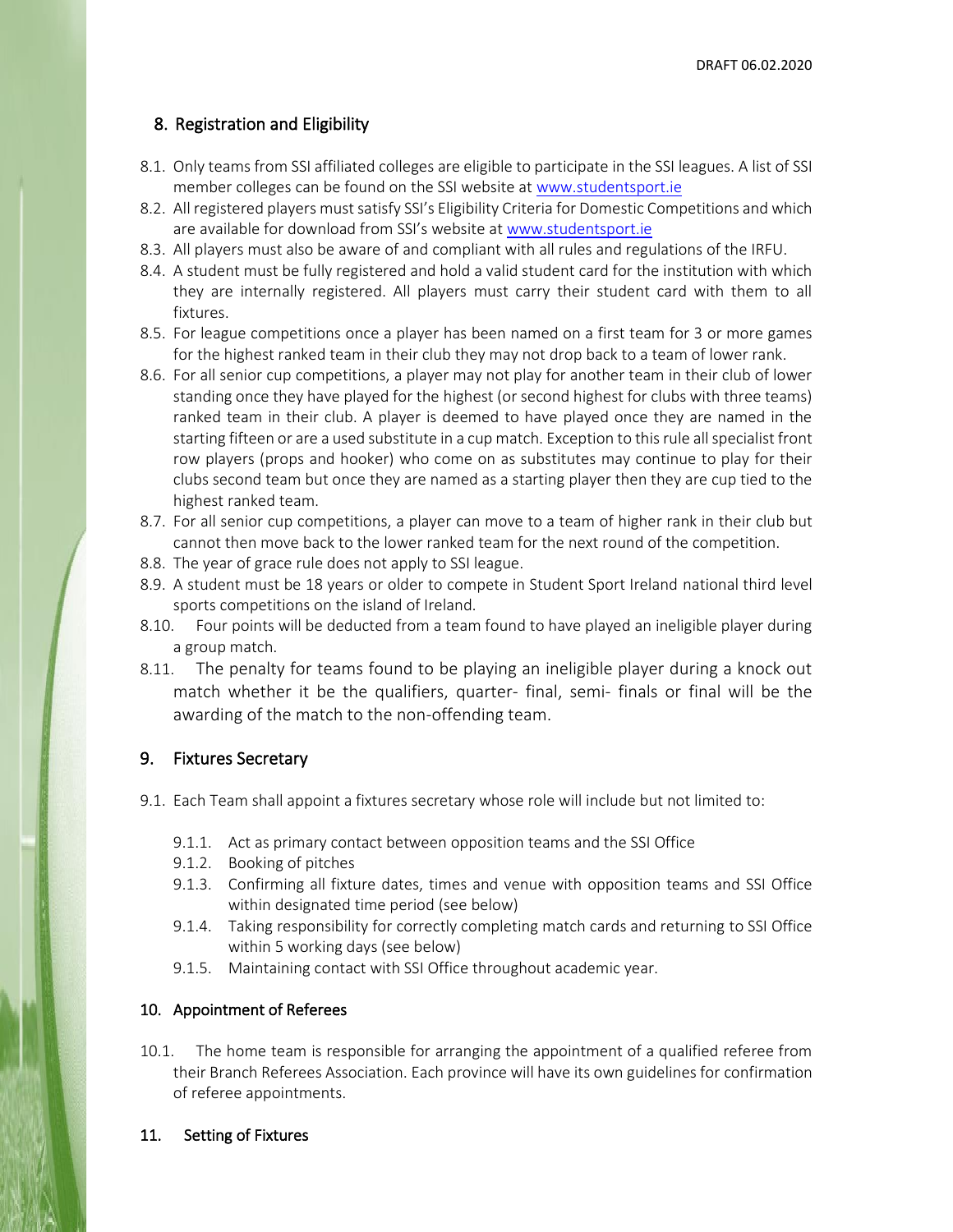- 11.1. The SSI office shall set the fixture list for the duration of the league in September, and for the cup competitions in late January.
- 11.2. 2pm on Wednesday afternoon shall be the default time and day set by the SSI office for the playing of fixtures.
- 11.3. Teams can reschedule a match for another day during the week of the fixture set by SSI.
- 11.4. The home team is responsible for the confirmation of the fixture with the away team and the SSI Office.
- 11.5. The deadline for the teams to agree the scheduling of a fixture shall be Monday 5pm of the week previous to the fixture date set by SSI.
- 11.6. Once teams have agreed the date and time for the fixture the date, time, venue and name of the match referee must be emailed to the SSI office [\(noel@studentsport.ie\)](mailto:noel@studentsport.ie).
- 11.7. Where teams cannot agree on a date and a time for the playing of a scheduled fixture, the fixture shall proceed as scheduled by SSI.
- 11.8. If less than one week's notice is given the said team will forfeit the match and lose 1 point and the non-offending team shall gain four points. If this happens more than once during the course of the league or cup the offending team may be removed from the competition and may not be allowed to enter the league the following year.
- 11.9. When the distance between two teams is more than 300km from travelling colleges to their host nominated venue, the game will then be played in a Neutral venue decided by Student Sport Ireland.

#### 12. Rescheduling of Fixtures

- 12.1. Only with the written confirmation of the SSI office and the agreement of both teams can teams reschedule fixtures for a date later than the week set for the fixture by SSI.
- 12.2. Rescheduled matches cannot be fixed for the same week as a scheduled fixture or that of knockout matches.

#### 13. Double Headers

13.1. SSI will not recognise any matches played as double headers i.e. one match cannot produce the result for two fixtures.

#### 14. Booking of Pitches

14.1. The home team makes all arrangements regarding booking pitches for the match including having a backup pitch available.

#### 15. Kick-Off Delay

15.1. Any delay to the kick-off of a match may be reported to the SSI Office. It is advisable to have confirmation by the referee of any delay. The SSI Office will then take appropriate action, when all the circumstances have been taken into consideration. It may lead to the fixture being awarded to the non-offending team.

#### 16. Abandonment

- 16.1. If a pitch is unplayable the away team and the SSI Office must be notified at least 24 hours prior to the scheduled kick-off time.
- 16.2. In this scenario the SSI office will press the home team to seek an alternative/back up pitch.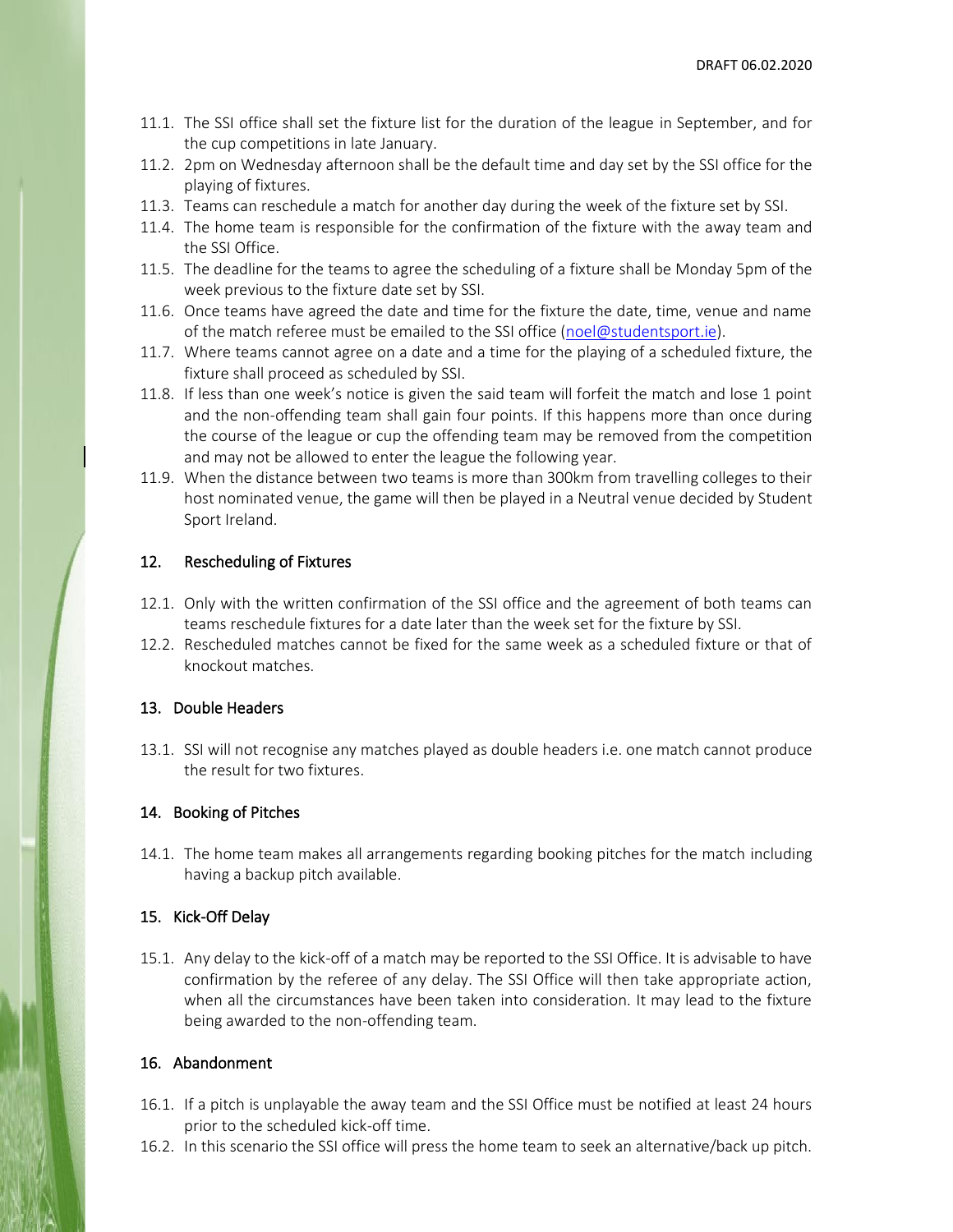- 16.3. Where the SSI Office and the travelling team are notified 24 hours before the scheduled kick off that the pitch is unplayable the home team will retain home advantage for the rescheduled match.
- 16.4. Failure by the home team to notify the away team and the SSI office within 24 hours or failure by the home team to present a pitch on the nominated day, whatever the circumstances, will result in the away team being awarded home advantage for the rescheduled fixture.
- 16.5. In the case where a referee decides within 30 minutes of the start of the match that it is unsafe for a match to be played or when during a match the referee decides that it is unsafe to continue, the match will be abandoned. In this scenario the away team is awarded home advantage for the rescheduled fixture (this is to ensure that the away team in the scheduled fixture does not have to travel twice for the same match).

#### 17. Walkovers

17.1 If any team concedes a walkover in any of the cup competitions they are immediately disqualified from the competition.

#### 18. Cut-off date for completion of games.

- 18.1 The final league tables will be decided on Friday November 30th at 5pm. All results received after this date will not be included.
- 18.2 Final tables for round robin sections of cup competitions will be made known to all teams prior to the start of the competition. Where a full week of fixtures is postponed due to an unforeseen circumstances SSI office has the power to change the date for final tables.

#### 19. Group Stage Ties.

In the event of a tie at the end of the group stage of the league or cup round robin, group winners will be decided by the following criteria:

- 19.1. The team with the most wins in the league/cup
- 19.2. The team with the most drawn matches in the league/cup
- 19.3. The result of the match(es) between the teams;
- 19.3.1. In the event of the teams playing each other more than once in the league/cup the result will be decided as follows:
	- 19.3.1.1. the team with the greater number of league/cup points in the matches against each other;
	- 19.3.1.2. the team with better point's difference in the matches against each other;
	- 19.3.1.3. the team that scored most tries in the matches against each other;
	- 19.3.2. In the event of three or more teams finishing level the finishing order will be determined as a result of the matches between those teams as follows:
		- 19.3.2.1. The team with the most league/cup points
		- 19.3.2.2. The team with the most wins,
		- 19.3.2.3. The team with the most draws,
		- 19.3.2.4. The team with the best point's difference,
		- 19.3.2.5. The team that has scored most tries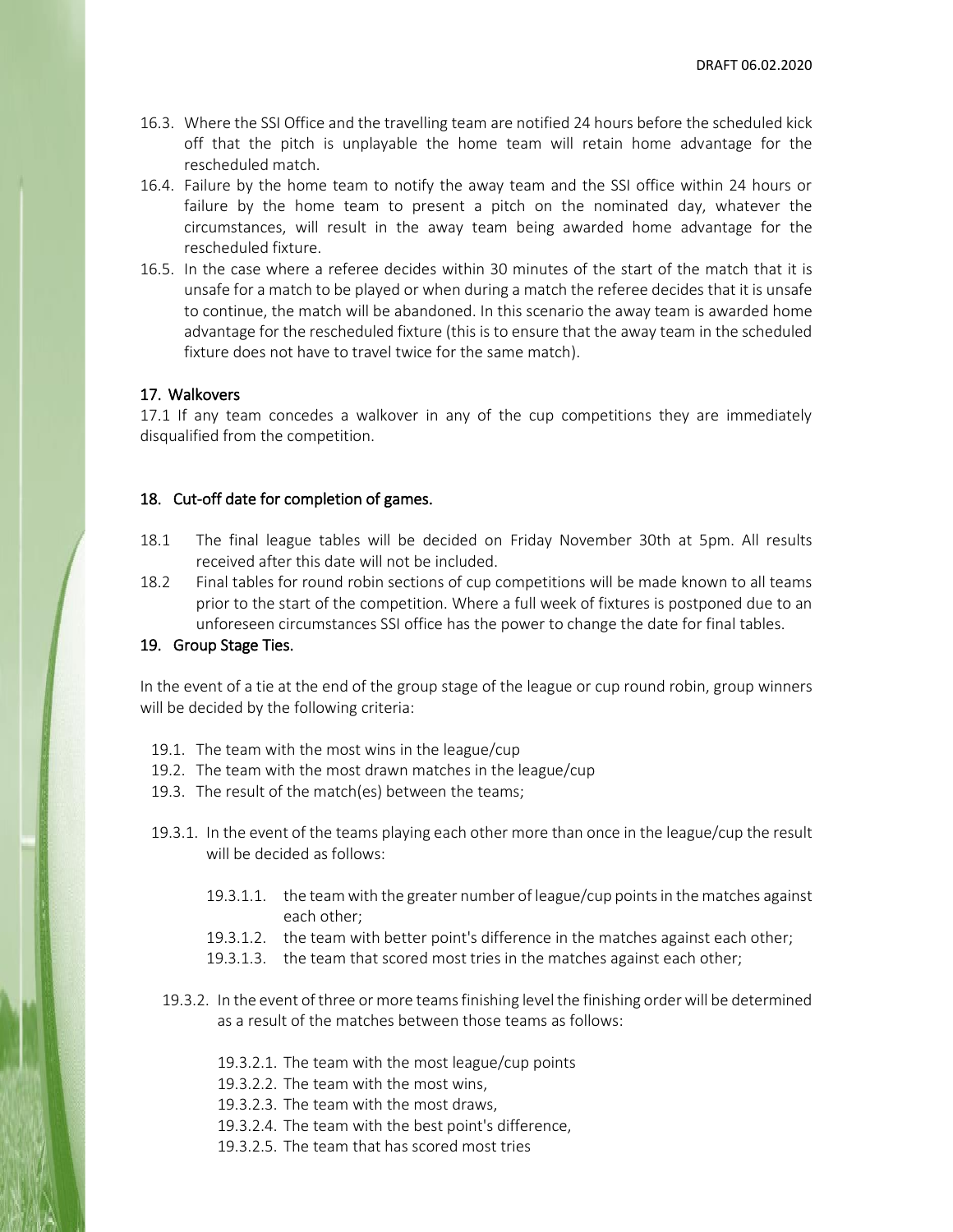- 19.4. The actual point's difference scored for and against all teams in the league/cup (This only applies for Division 1, points difference will not be used to decide placing in Division 2 as the league is aimed at development of Women's Rugby)
- 19.5. The team that has scored most tries in the league/cup. (This only applies for Division 1/Tier 1 Cup, tries scored will not be used to decide placing in Division 2/Tier 2 Cup as these competitions are aimed at development of Women's Rugby).
- 19.6. If it is still not possible to separate the teams a play-off will be held between the teams with home advantage decided by coin toss by the SSI office.

#### 20. Knock Out Games

## Knockout Stage Ties – In the event of a tie at the end of a knock out game, the following criteria will take place

- 20.1. **Extra time** following an interval of five minutes, extra time of ten minutes each way (with an interval of five minutes) shall be played in full.
- 20.2. Most tries scored If after extra time the sides are still level the team with the most tries in normal time shall be declared winners of the game.
- 20.3. First Try Scored if the teams are still level on number of tries scored the team who scored the first try will be declared winners.
- 20.4. First Points scored if the teams are still level on who scored the first try the team who scored the first points will be declared the winners.
- 20.5. Kicking competition if after 19.1, 19.2, 19.3 and 19.4 no winner can be declared a kicking competition will be organised between the two teams. The winner of that competition shall be declared the winner of the match.

#### Kicking Competition

The following procedures apply:

All players and the match officials will remain on the field of play. The referee will call the captains of the two teams to the centre of the playing enclosure and will conduct a coin toss. The winner of the coin toss will choose which team kicks first.

Only players on the playing enclosure at the time of the completion of the sudden death period may take part in the kicking competition. For the avoidance of doubt, no substituted (including for injury and/or blood), ordered off or temporarily suspended player not on the field at the completion of the sudden death period may take part in the kicking competition at any time. The five players selected and the order in which they kick do not have to be specified at the start of the kicking competition.

The match officials and team members will assemble on the halfway line. Team members must remain behind the halfway line in the side of the playing area not being used for the kicking competition. No one except the referee, two assistant referees and two ball boys are allowed in the part of the playing area being used for the competition.

The five players from each team will place kick from three different areas, all on the 22 metre line, as follows: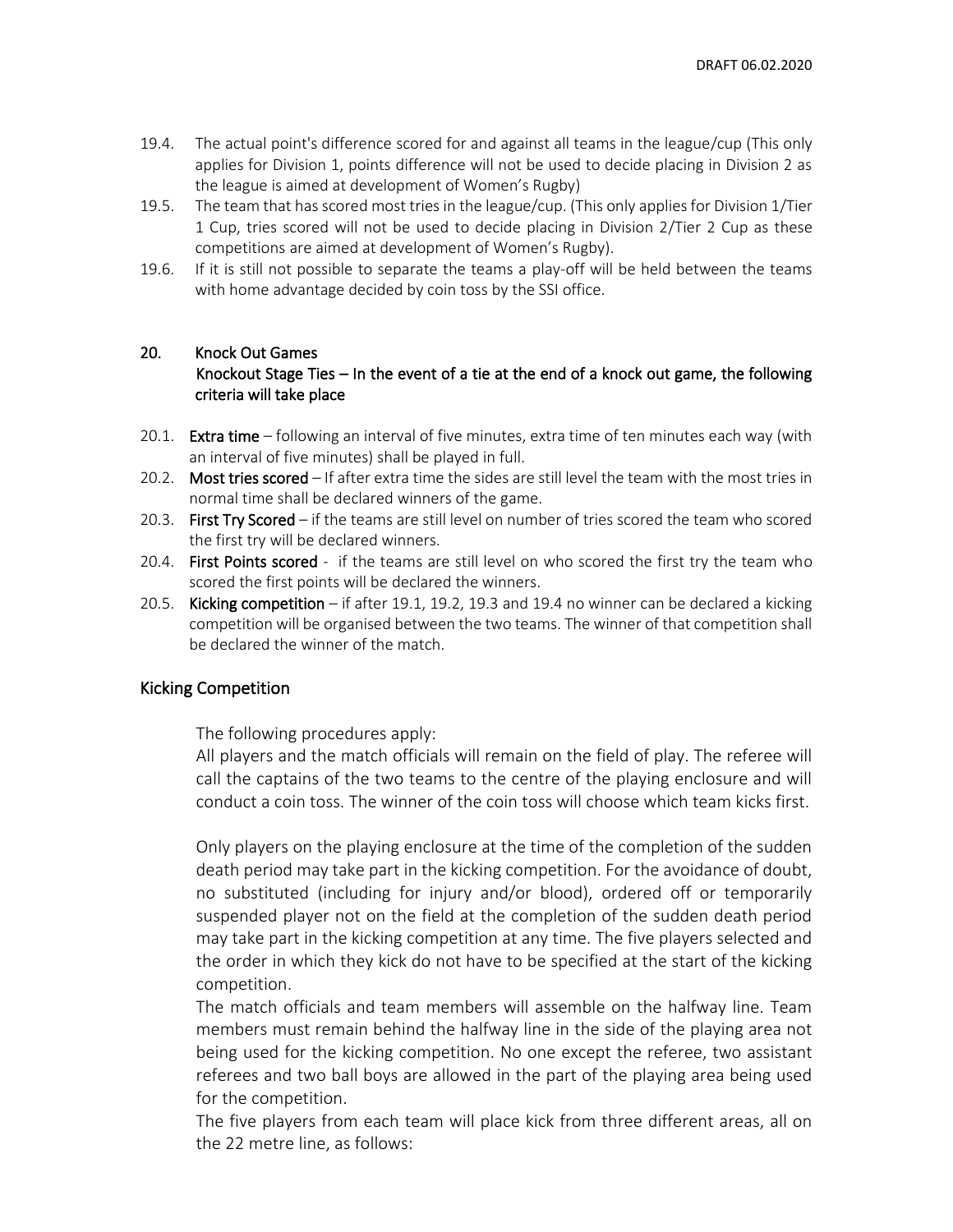First area: directly in front of the posts

Second area: on the 15 metre line on the left hand side of the posts (determined as facing the posts)

Third area: on the 15 metre line on the right hand side of the posts (determined as facing the posts)

The referee will start the competition by calling the first player selected from the team kicking first to the first kicking point. Once the player has taken the kick, the referee calls a player from the opposing team to kick from the same area.

The next two players (one from each team) will kick from the second area in turn. This will continue until all five players from each team have kicked (the next players kicking respectively from the third area, first area and finally the second area), or until one team is unable to equal the score of the other team within the remaining number of kicks.

If there is an equal number of successful kicks once each team has completed its five kicks, the competition continues on a "sudden death" basis, following the same order of kickers used in the first five kicks.

The competition will continue two kicks at a time (one from each team), going progressively through the three kicking areas stated above (and repeating the process if necessary) until one player succeeds with a kick and the player from the other side taking the same kick misses it. Once this occurs, the team of the player who succeeded with the kick will be declared the winner.

Throughout the kicking competition:

Players must be nominated immediately on request by the referee. Once a player has been handed the ball on the kicking area, he must take the kick within one minute. Should he take longer, the referee shall declare the kick void.

After each kick, the referee will record the number of the player and whether or not the attempt was successful, the match commissioner will record the same details on the official match report.

Whether or not the kick is successful is the sole decision of the referee, who may at his sole discretion rely on the assistance of his assistant referees. The referee's decision shall be final and binding.

Once a player has completed his kick, he shall return to stand with his team behind the halfway line in the side of the playing area not being used for the kicking competition.

## 21. Team Sheet Procedures

- 21.1. Team coach / manager is required to give the referee two signed copies of the Team Sheet at least 20 minutes before the appointed kick off time.
- 21.2. The referee ensures that he retains the originals and gives the second copy to the opposing signatory coach / manager.
- 21.3. No team sheets no match. Whatever the competition or level, including friendlies.
- 21.4. The referee inspects both team sheets to ensure they are legible and has a college registration number opposite each named player.